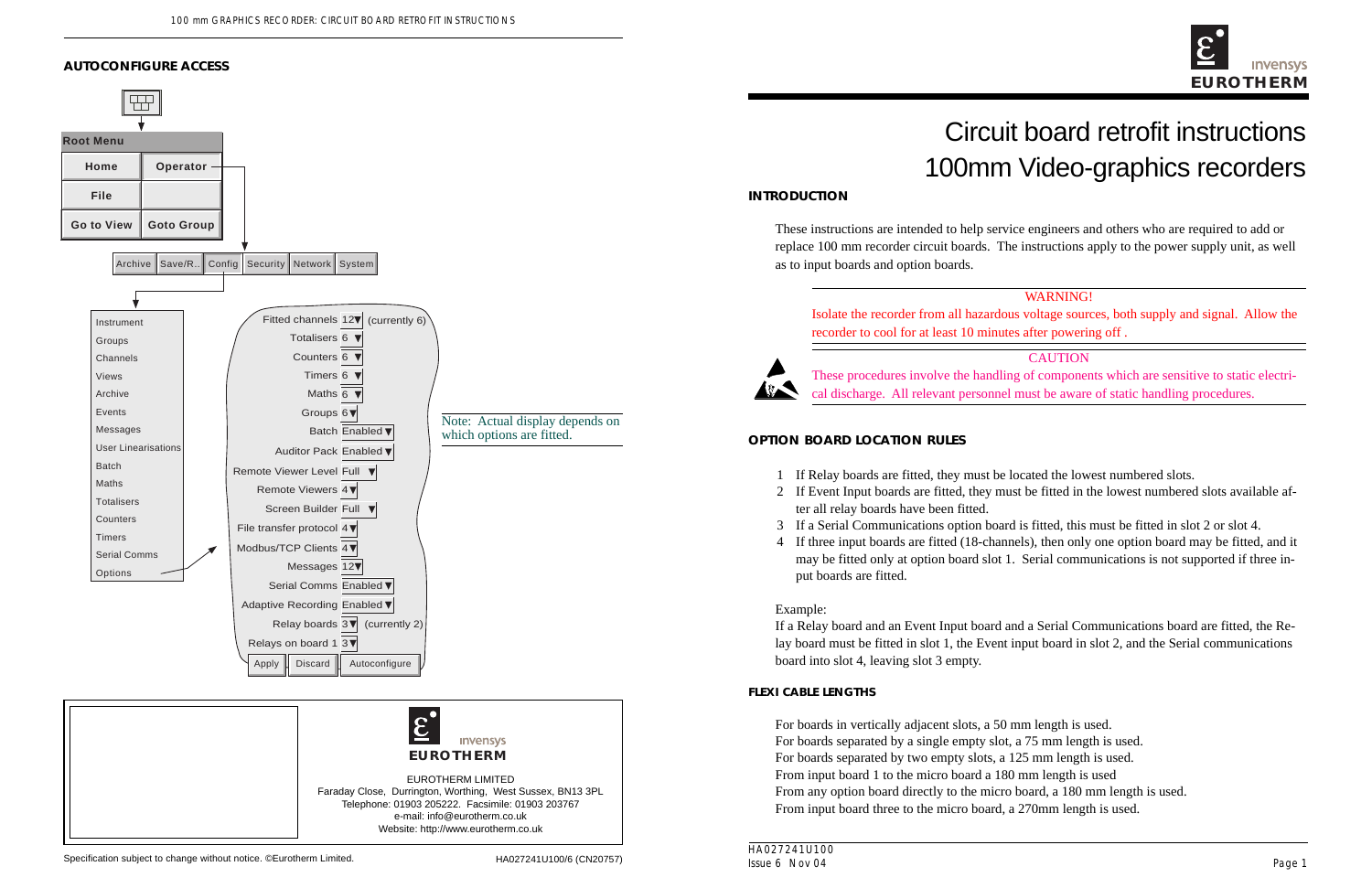### **RELAY / EVENT INPUT BOARD SWITCH SETTINGS**

Switch element  $1 \quad 2$ 

Before fitting relay or event input boards, the two elements of the switch located near the front edge of the board must be set to define board number. The figure below, and the accompanying tables give details. (The figure shows a relay board - the event input board is similar.)



Relay board No

### **SERIAL COMMUNICATIONS BOARD SETTINGS**

Before fitting a serial communications board, it is necessary to set it to the appropriate transmission standard - i.e. EIA232 or EIA485. This selection is made by positioning three links as shown below.

### 1 2 3 4 Up Up Down Down Up Up Up Up Event input Switch element board

### **WIRING DETAILS (CONT.)**



### **INPUT BOARD LINK SETTINGS**



| poard  |                                  |    |
|--------|----------------------------------|----|
| number |                                  | 2  |
|        | Up                               | Up |
| 2      | Down                             | Up |
|        | Other settings not<br>recognised |    |

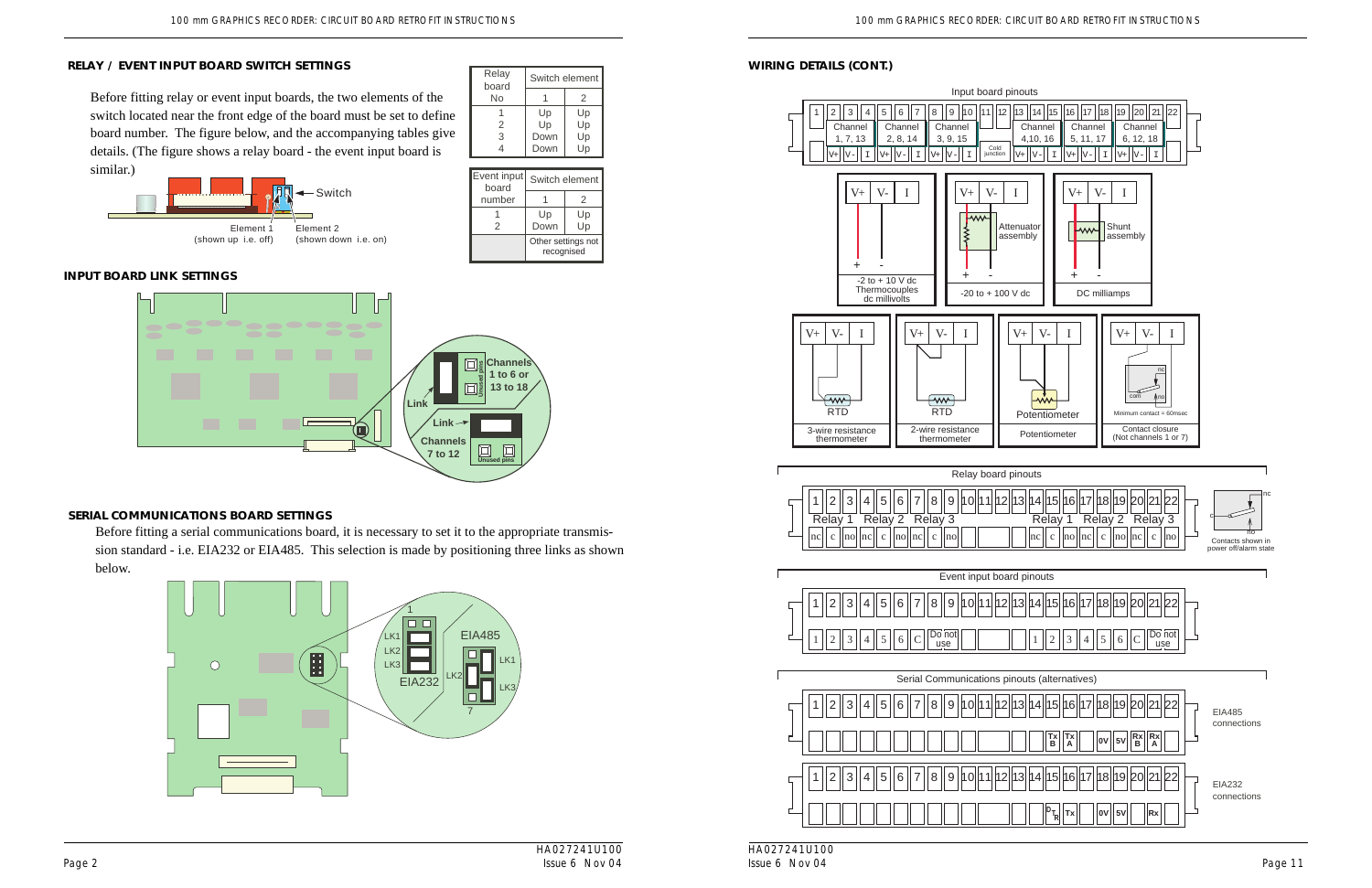DC supply polarity for Low Voltage option

### **WIRING DETAILS**

| Option board<br>type                                                                                      |                       | Insert plug<br>between contacts:<br>Slots 1,3 Slots 2, 4 |  |
|-----------------------------------------------------------------------------------------------------------|-----------------------|----------------------------------------------------------|--|
| Event inputs<br>Relay<br>Serial comms                                                                     | 5 & 6<br>6 & 7<br>N/A | 18 & 19<br>19 & 20<br>20 & 21                            |  |
| Contacts are counted from the left<br>end of the connector, as viewed from<br>the rear of the instrument. |                       |                                                          |  |

### **POLARISING PLUGS**

In order to avoid accidental insertion of an incorrect board type, it is recommended that a polarising plug be inserted into the board side of the connector in the locations indicated in the table. Failure to do so may damage the recorder. As shown in the figure, the plug is inserted into the connector and the 'handle' is then snapped off.

### Note: Input boards do not require polarising plugs.



Insert polarising plug, then snap off 'handle'

### **CONNECTOR LABELS**

A set of self-adhesive labels is supplied, for the user to apply to the connector. The various types are depicted below



| 6<br>5<br>Reserved<br>Reserved                      | Event i/p board<br>$(s$ lots 2 or 4) |
|-----------------------------------------------------|--------------------------------------|
| NC C NONC C NONC C NO-<br>C NO                      | Relay board<br>$(s$ lots 2 or 4)     |
| 0v 5v <br>Кx<br>$PT_R$ $ X $<br>tives               | EIA232                               |
| or $4)$<br>$Rx$ Rx<br>$\frac{Tx}{B}$ $\frac{Tx}{A}$ | EIA485                               |
|                                                     |                                      |

Remove both blanking panels



**b**

### **CONNECTOR FITTING**

If required, EMC springs are fitted as shown.

Relay boards do not require EMC springs. Other option boards require one EMC spring, fitted at the appropriate end of the connector slot. Input boards require two EMC springs to be fitted, one at each end of the connector.

> Fit EMC springs as required and secure with plastic rivets.

+V or ac Earth 0V or ac

# **18**

Apply power to the recorder. Once initialization is complete it is likely that a request to autoconfigure dialogue page will appear. This is only a reminder - pressing OK does not carry out the Autoconfigure.

Log in.

If necessary (i.e. if a new Serial Communications or other software option has been fitted), enter the option key code as described under 'Option Enabling' in the reference section of the Installation and Operation Manual.

From the Root key menu select Operator, then 'Config', then 'Options'. Press the Autoconfigure key to complete installation (Back Page).

| Autoconfigure                                                                                                                                                 |  |  |
|---------------------------------------------------------------------------------------------------------------------------------------------------------------|--|--|
| Autoconfigure is required. This is because the keycode or hardware fitted does not match the current<br>configuration. Goto the Operator-Config-Options menu. |  |  |
|                                                                                                                                                               |  |  |

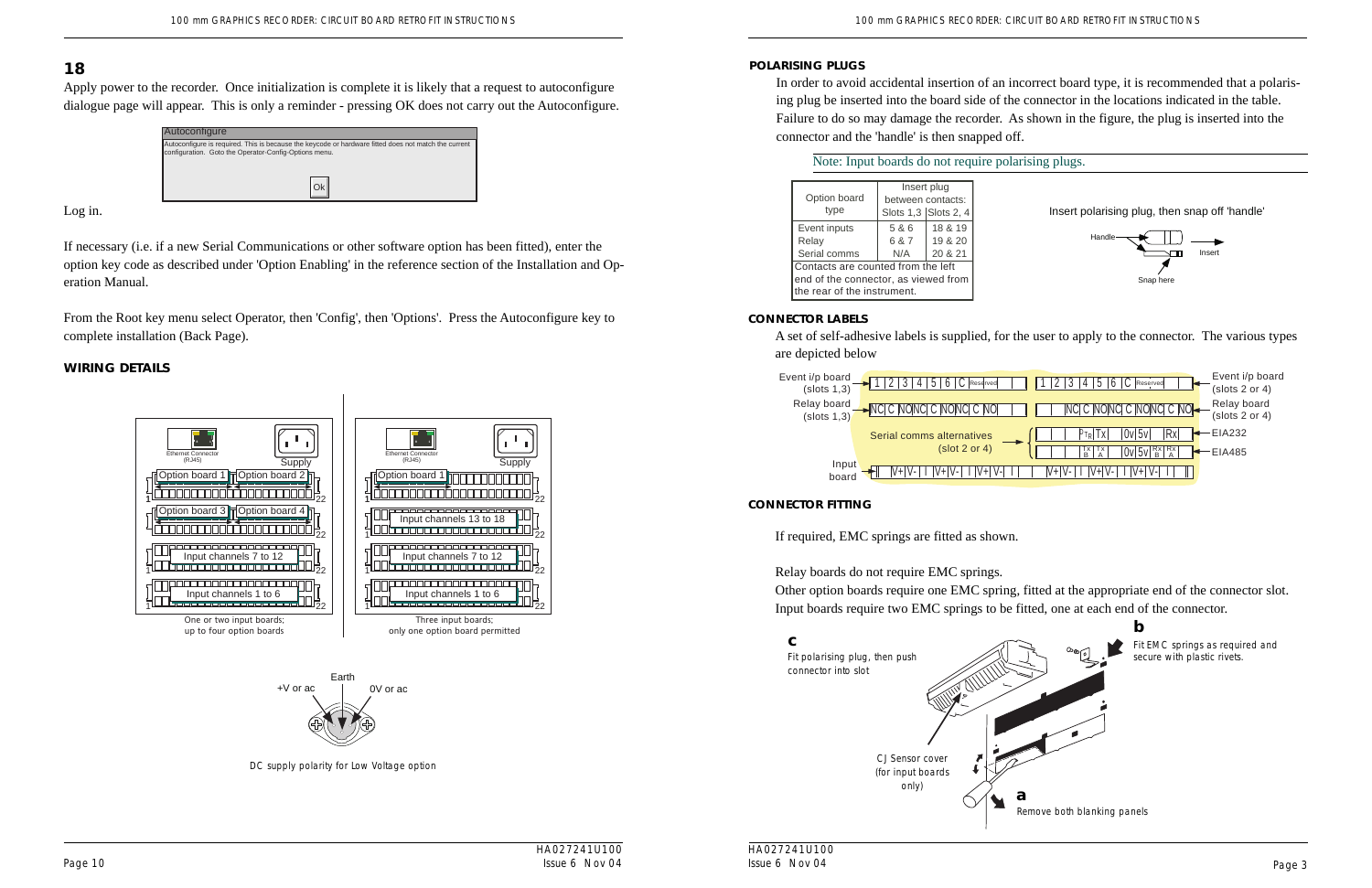

# **CAUTION**

**A1**

 $\overrightarrow{A2}$   $\overrightarrow{H}$   $\overrightarrow{B}$ 

**A1**

(One screw each side)

90



Ensure that all connections to the micro board are secure and that the flexi-cables are securely retained. After disconnecting all relevant **the state of the state of the micro board**. The figure below shows the relevant connector locations on the micro board.

Carefully re-assemble the recorder, ensuring that both microboard flexicables emerge from the correct aperture in the board retainer, as shown opposite, and that the board retainer is correctly located before attempting to secure it.

**16**

Wire the new connectors according to the information contained on the following pages.

# **17**

Ensure that the insulation sheet between the Power Supply Unit and the side of the recorder is properly re-fitted. Failure to do so may, in some circumstances, result in the rupturing of the power supply fuse when power is re-applied, or during operation.

connectors, lift the card cage out of the chassis

**2**

Taking care to avoid any hot components, disconnect the Power Supply Unit. The power supply unit (PSU) is now removed from the card cage, by undoing the four screws 'C' and lifting the unit away from the chassis, retaining the insulating 'sheet' for use in re-assembly. If the PSU is to be replaced, continue at instruction 4. If not, continue at instruction 9

Note, for re-assembly purposes, that the board retainer locates within the card cage lugs

If only the PSU is to be replaced, and if the replacement PSU is of the same type as the existing one (i.e. the supply voltage is not being changed), the new PSU board can now be fitted, and secured using screws C, previously removed. Reconnect all the connectors previously disconnected and re-assemble the recorder. If input or option boards are also being fitted, continue at instruction 9, and fit the new PSU later, when re-assembling the recorder.

If the replacement PSU is of a different type (e.g. low voltage instead of standard), continue at instruction 5.

Remove the recorder top plate, by removing the two countersunk screws 'A1' and the pan-head pozidriv screw 'A2' at the rear.

Note: For current designs of recorder, the two screws securing the top plate to the side plates (A1) are T8 Torx headed screws. The original design used Pozidriv-headed screws.

**1**

### Warning



Ensure that the insulation sheet is not trapped between the Board and any of its standoff pillars.

Note: The flexi-cables must be routed as shown in the figure. Otherwise, it is likely that the unit will not be CE compliant when re-assembled.

Remove the two securing screws ('B') and carefully pull the rear (connector) plate and associated card cage backwards slightly.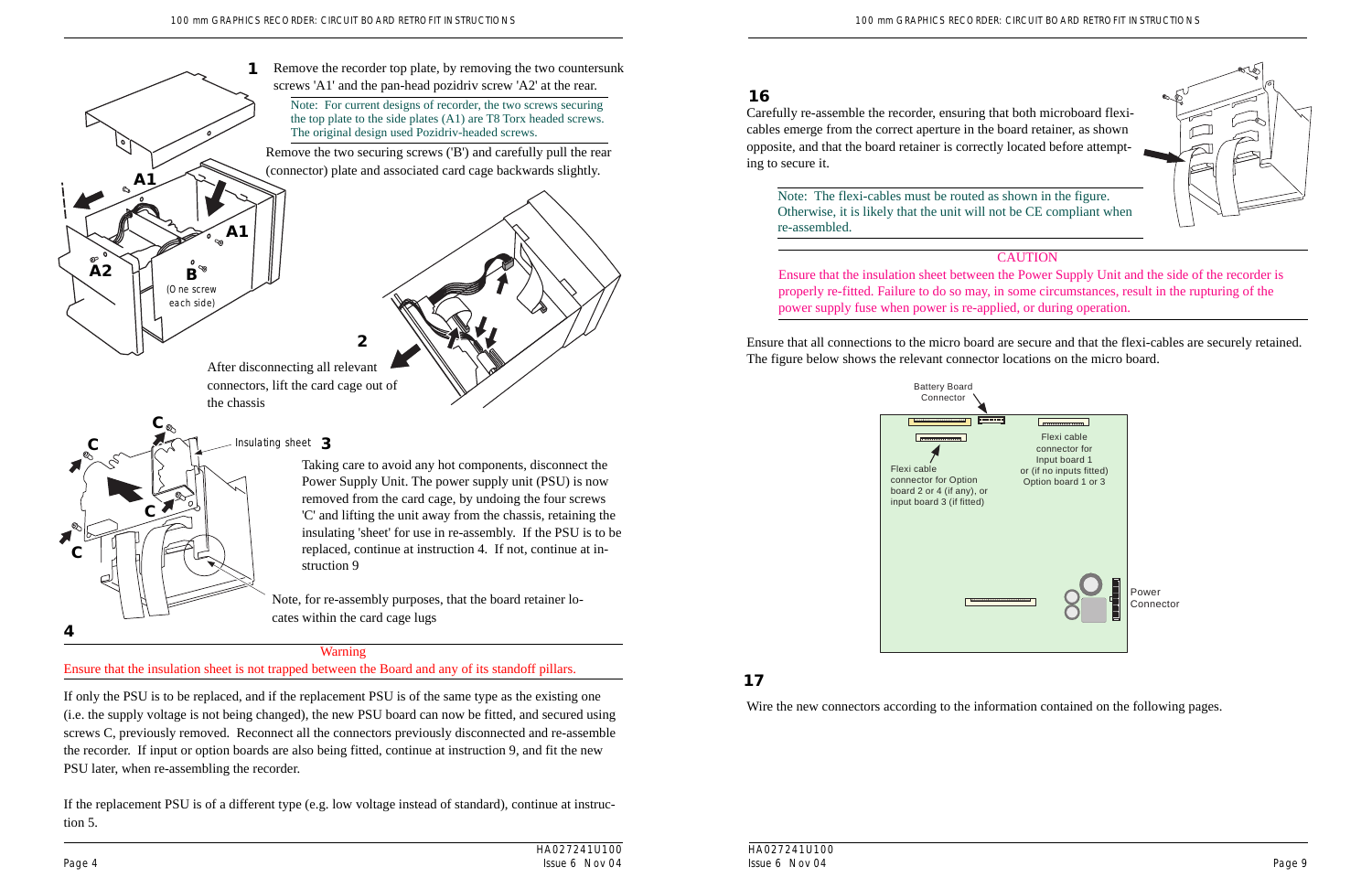HA027241U100 Issue 6 Nov 04 Page 8 and the state of Nov 04 and the Superior State 6 Nov 04 and the Superior State 6 Nov 04 and the Page 5

If fitting a board into option slot 1, fit the board, and connect it to input  $(i/p)$  board 3 (if fitted) using a 50 mm long flexi cable. If i/p board 3 is not fitted, connect to i/p board 2 (if fitted), using a 75 mm long flexi-cable. If i/p board 2 is not fitted, connect to i/p board 1 (if fitted), using a 125 mm long flexicable. If no i/p boards are fitted, connect directly to the microboard using a 180mm flexi-cable.

# **15**

If fitting a board to option slot 2, insert a 180 mm long flexi-cable into the horizontal connector and slide the board into its slot.

If fitting a board into option slot 3, remove the flexi-cable between option board 1 and input board 1 (or input board 2, if fitted). Insert a 50 mm long flexi-cable into the vertical connector of the new board.



Slide the option board into its slot, and connect it to option

board 1 using the 50 mm flexi-cable just fitted.

If input board 2 is fitted, insert a 50 mm long flexi-cable into the option board's horizontal connector and connect the other end to input board 2.

If not, use a 75 mm long flexi-cable to connect the option board to input board 1 (if fitted) or a 180mm long flexi-cable to connect it to the micro board.

If fitting a board into option slot 4, (as shown), E remove the flexi-cable from option board 2, and insert it into the horizontal connector of the new option board. Insert a 50 mm long flexi-cable into the vertical connector. Slide the option board into its slot, and use the 50 mm flexi-cable to connect to the horizontal connector on option board 2.

Ensure that the recorder is isolated from supply power. Remove the power cord connector from the rear panel connector.

# **5**

# **SUPPLY VOLTAGE CHANGE**

Two versions of the power supply unit (PSU) are available, *viz*, Standard and Low Voltage. The standard unit accepts supplies of 85 to 265 Volts, 47 to 63 Hz ac, and 110 to 370Volts dc. The low voltage unit accepts ac supplies of 20 to 42Volts, 45 to 400 Hz, and dc supplies of 20 to 54 Volts.

When changing PSU versions, the existing supply voltage connector must be replaced with one suited to the supply voltage. This procedure is detailed below, for changing from the standard version to the low voltage version. The description should also be adequate for the situation where it is required, instead, to change from the low voltage version to the standard version.

> Release the earth leads from the chassis, by undoing nut 'D', retaining the fixings for later use.

> With the mains harness disconnected from the PSU, the IEC (mains) plug can now be removed from the rear panel, by pressing on the two 'clips' or latches, one on top ('E') and one on the underside of the connector.

The connector and its harness can now be withdrawn from the back panel.

# **7**

If input or option boards are to be replaced, or retro-fitted, please continue at instruction 9. If not, reassemble the recorder now, ensuring that the insulating sheet is re-installed.



# **8**



Pass the rectangular connector and associated power leads through the support plate, then through the aperture in the rear panel.

Pass the rectangular connector and associated power leads through the backing plate. Secure the assembly with screws F.

Remake the earth connection, ensuring the shakeproof washer is correctly fitted.

Fit new PSU label

See 'Wiring information' on page 10 for dc wiring details.